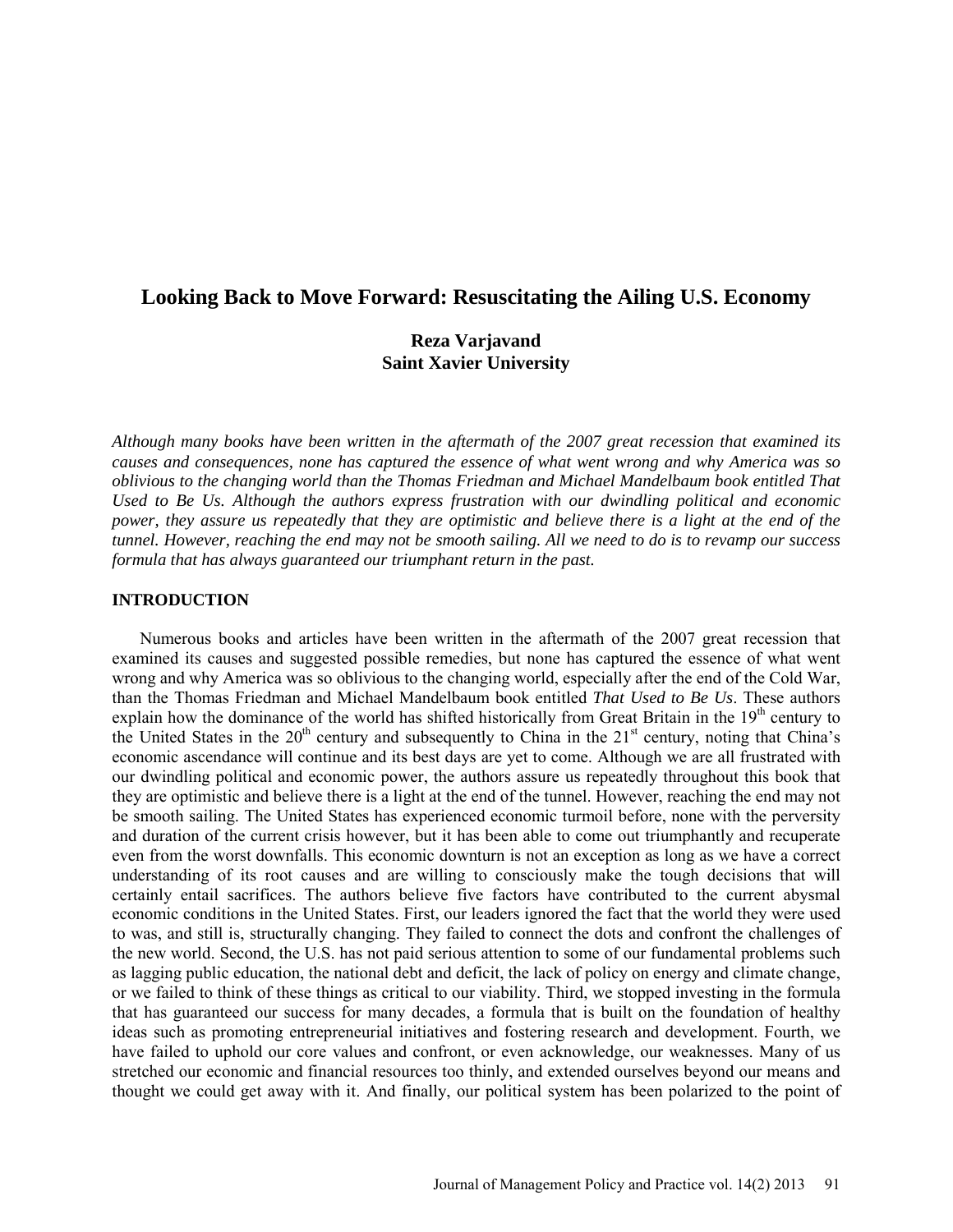unproductive stalemate. We have placed ourselves in the position of a driver who drives an automobile equipped with effective safety apparatus, but has insufficient knowledge of the principles behind the operation of the engine.

According to Friedman and Mandelbaum, we seem to have become too obsessed with the world we invented and the "pride of authorship has bred complacency" for our country (p. 29). We are now confronted with new realities that require sacrifice, something we are reluctant to make. For example, the increasing monetary as well as social costs of using conventional energy will eventually persuade us to switch to renewable sources, and the sacrifice of doing so is imminent and definitely costly. The problems we are struggling with today are chronic and have progressed to an elevated level of severity due to many years of inattention or inaction. The solutions, therefore, should be gradual but steady, integrative, and wholesome. They require formulation and implementation of "policies appropriate to confront the four great challenges" (p. 32) that the authors have underscored in their book. We had created much wealth throughout 1980–1999, much greater wealth than any other period in our history. The American formula for this success was: public education, especially in math and science; accommodating infrastructures; an open-door immigration policy; support for basic and potentially life-enhancing research and development; and more importantly a modern regulatory system. Historically, the partnership between the public and private sector has been, and will be, essential to America's success. The authors argue that government contribution has been instrumental in transforming America into an advanced industrial country. They present many examples of historical government initiatives that have resulted in pivotal undertakings such as the National Science Foundation, the New Deal plan, and an open immigration policy. They believe that "markets are not wild gardens that can be left unattended. They need to be shaped by regulations that promote risk taking but prevent recklessness on a scale that can harm everyone" (p. 42). Regulations not only promote a healthy environment in which business firms can thrive, but also provide stability and establish safeguards for the economy. The authors remind us that we should take advantage of historical opportunities whenever they become available; "in economic history class, students learn that turns where you get passed" or you outdo your rivals. They believe that in order for the American economy to revive, a big push is needed to create massive propulsion, "the kind of national responses wars have evoked" .

#### **THE NEW FLAT WORD**

Freidman and Mandelbaum analyze in detail how, under the new world paradigm, the way business firms do business is changing, how values become universal, and how demand for egalitarianism is spreading. People, even those living under tyrannical regimes, are demanding democracy and restoration of their citizenship rights. The new flat world, "flat world 2" as they call it, is hyper-connected, creating new opportunities as well as challenges for business firms and governments. Access to high-speed, ultramodern communication systems is no longer the prerogative of government, the army, or big companies. Unfettered access to wireless resources across the globe have empowered ordinary people everywhere, even people living in remote areas of less developed countries. What kind of progress this hyperconnected world brings to a nation depends on institutional factors, such as the extent of socioeconomic freedom, regulation systems, tax policies, respect for human rights and dignity, which either facilitate or impede the use of modern resources. In other words, the authors seem to suggest that the benefits of a hyper-connected world are not automatic and evenly spread. In the meantime, widespread progressive technology and automation have changed the nature and the availability of jobs. Technology, at first glance, seems to be a job killer, causing the elimination of jobs; however, it also creates many new whitecollar, high-paying jobs. Modern job markets are effectively segmented, and the extent of employment or lack of it depends on supply and demand in each particular segment. The merger of globalization with information technology has influenced the various segments of the job market differently. How we benefit from this alliance of globalization and IT depends on the types of jobs we have or will create.

Modern jobs require creativity and critical thinking ability to collaborate and work in a team. To succeed in these areas, we have no option but to revamp our education system, and train our work force to empower them to assume the challenges of this hyper-connected world. The view of the authors regarding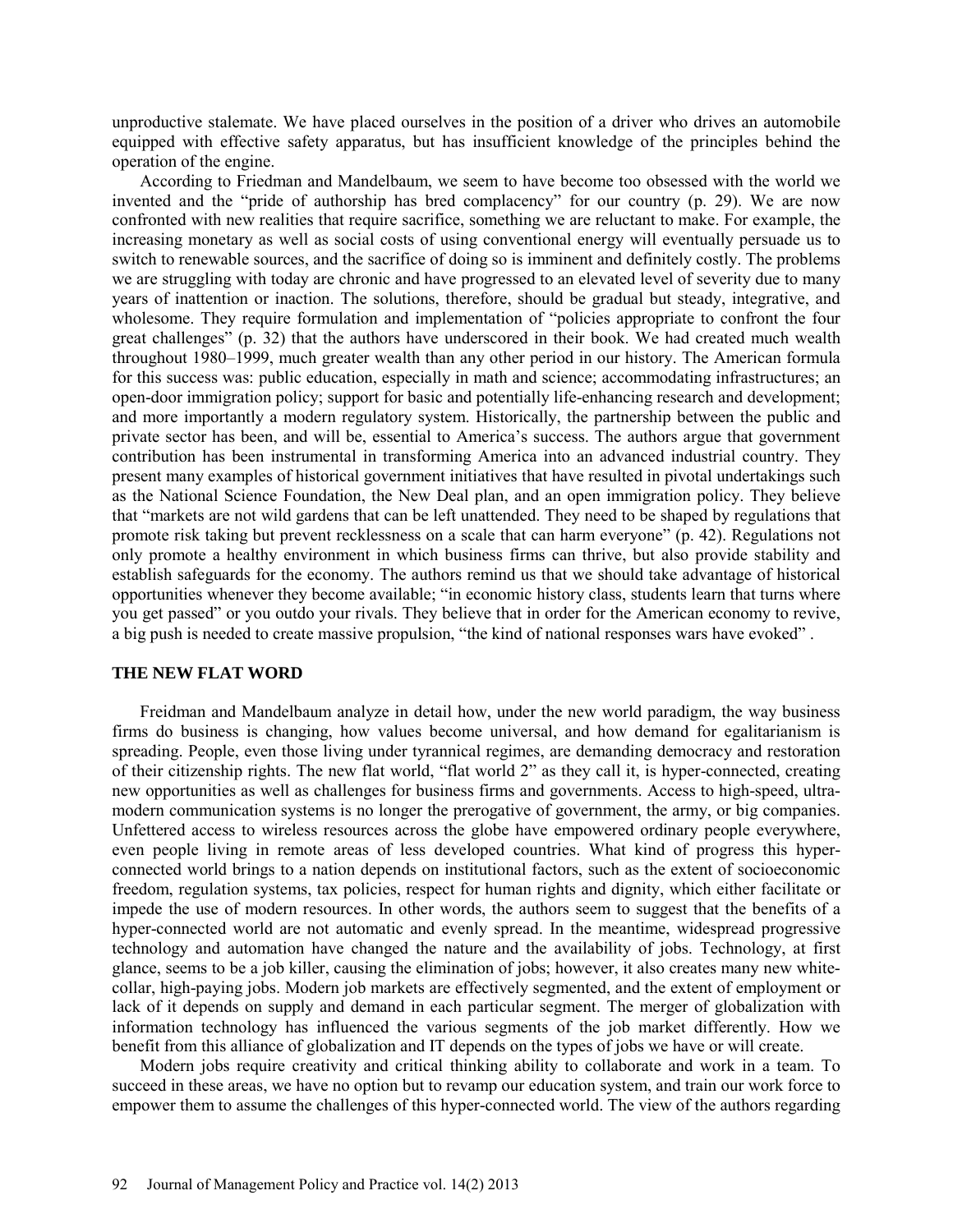the changing nature of jobs and their prescription for education reform is best summarized in the following statement. "For decades there has been struggle between American economy's desire to constantly increase productivity and the desire to maintain the blue-collar jobs. We watched as more and more machines and cheaper and cheaper foreign workers replaced American manual laborers. We compensated for this loss of blue-collar jobs by creating more white-collar jobs. But, how do we compensate for the loss of white collar jobs, which are increasingly under threat in a hyper-connected world? We do it by inventing the new kids of white-collar jobs" (p. 136). This can be done only by reforming our education system and bringing it up to par with nations currently at the top of the echelon. The authors offer three mindsets that will help us accomplish this. First and foremost, we all need to think like new immigrants who have no one to rely on except themselves and so must earn their way up in the complicated world inch by inch, often under adversarial conditions. Immigrants understand that the secret to their success is only one thing, education. They take nothing for granted. Second, we need to think as "artisans" who succeed by creating distinctiveness and creating products worthy of putting their initials on them with pride and confidence. Personal touch and a constant striving for perfection are the secrets to their prosperity. And finally, we need to give something extra to our customers so they appreciate us and keep returning. The authors tell the story about a waitress who received from them a fifty percent increase in her tip just because she gave them "extra fruit" with their order. What we need to become is the "creative creators" in the hyper-connected world which requires critical thinking, collaboration, and good communication, what the authors call the three Cs of becoming "creative creators."

### **NATIONAL DEBT AND DEFICIT**

During the decade of 2000–2010, the United States added more to its national debt and deficit than any other decade in our history. When President George W. Bush came into office, our national debt was \$5.6 trillion; it then surged to a whopping \$14 trillion at the end of his presidency, almost 100% of our GDP. We disregarded the law of mathematics when it came to dealing with debt and deficit. The authors claim that "in the first decade of the twenty-first century, America declared war on math [with regard to debt and deficit] and physics [with respect to climate change]" (p. 156). Politicians fooled themselves, and many of us, into believing that cutting taxes on the rich and increasing government spending have no effect on debt! Republicans thought that "raising spending means that one and one makes two. But in the case of lowering taxes without lowering spending, one and one makes one, there is no effect on the deficit" (p. 156). National debt is created by government and should be dealt with through government policies. Unless our government plays a more active role in dealing with our debt and deficit and global warming, we leave ourselves at the mercy of the two "merciless, unemotional, and unrelenting forces of the planet: the market and Mother Nature" (p. 158).

The problem with government spending is that it can easily be increased; however, lowering it is a painstaking job once people get used to and become dependent upon government handouts. There is not, of course, any objective answer to the question of what the optimal level of debt and deficit is, and when the U.S. debt limit is reached. However, we can have an intuitive understanding about how much debt is too much, especially when we compare it to our national output or to the same ration in advanced nations. The authors carefully examine the reasons why we fell into the trap of chronic debt and deficit and how we can get out of it. They argue: "Although we have passed the point at which we could correct our fiscal errors in a pain-free manner, the sooner we adopt the third option [the combination of cutting spending and increasing taxes], the less economic pain we have to suffer" (p. 169).

The authors blame both Republicans and Democrats for the run-away debt and deficit. Republicans, understandably, should assume the lion's share of the blame for giving tax breaks to the rich and fooling us into believing that the rich are "job creators" and investors in productive projects, and thus, the benefits of such tax cuts will trickle down to the rest of us. Likewise, Democrats are culpable as well. They are guilty of refusing to cut government spending, and especially, they "fell into the habit of granting pay and pension increases to public employee unions—police, firemen, teachers, and civic servants—which were based on wildly optimistic assumption about future tax revenues and future market returns for pension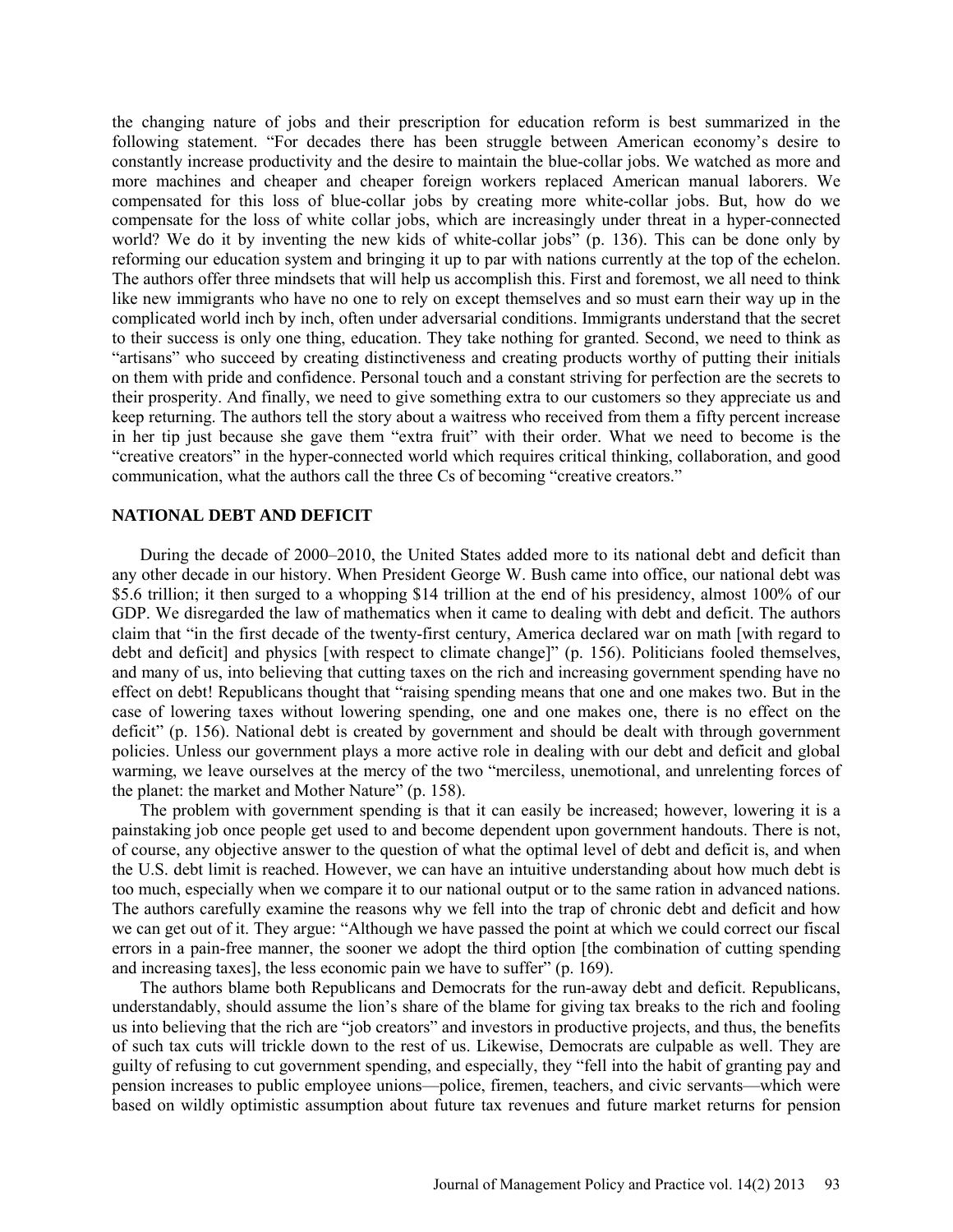funds" (p. 169). Unless both parties come to their senses and accept the simple rule of mathematics that one plus one cannot be zero or one, we will not see any sustainable relief.

Friedman and Mandelbaum believe that successful efforts to alleviate the debt and deficit should follow four guidelines. First, oratories will not solve our debt and deficit problems; we need to get serious. Piecemeal remedies and band-aid solutions are like temporary pain killers, not permanent treatments. We have experienced three decades of relentless deficit and we need solutions that parallel the problem. Second, we need to generate sustainable sources of economic growth—jobs and incomes—to alleviate the deficit gradually. This requires heavy investment in infrastructures, education and training, and research and development. Third, we need across the board cuts in government spending, both discretionary and non-discretionary spending. Government should not, however, try to save money by cutting spending on programs that are essential to long-term economic prosperity. "To destroy them to save money would be akin to trying to lose weight by cutting off two of your figures" (p. 177). And finally, we used to think apathetically when it came to the national debt; but its burden will fall on the shoulders of future generations. This should no longer be the case. We have to think of national debt as an impediment to our prosperity and the welfare of future generations. "What is at stake here is nothing less than whether or not we are going to give the next generation a chance at the American dream" (p. 182).

# **POLARIZED POLITICAL SYSTEM**

Both political parties need to set aside their ideological differences and seek a common ground. They both have some right ideas: Democrats' prescription of higher taxes for the wealthy and advocating investment in the country's infrastructures, and Republicans' emphasis on the private sector and minimizing the regulatory burden on business firms. "But both parties are wrong to assure Americans that taxes will never rise, as Republicans do, and benefits promised will never be cut, as Democrats do" (p. 332). We should assemble a system that combines the good ideas of the two parties. Voters' dissatisfaction, as indicated by recent polls, is compelling evidence that strife between Republicans and Democrats has created backlash and loss of faith in the two-party system. There is a historical juncture now for a third-party presidential candidate who may gain support of many voters in the next election. Third-party candidates will undoubtedly bring to the public purview many important issues that may otherwise remain dormant.

Unlike duopoly in business world that often results in a healthy alliance, duopoly in American political system - although has been weakened during the past couple of years following the emergence of the Tea party - has led to antagonistic environment under which each party is determined to drive the other party out of power. And, the most effective way to weaken the political duopoly is to remove the barriers that have effectively prevented the potential candidates from successful entry into the political system. Friedman and Mandelbaum suggest: "The only way around all these ideological and structural obstacles is a third party or independent candidate, who can not only articulate a hybrid politics that addresses our challenges and restores our formula for success but—and it is a huge but—does this in a way that enough Americans find so compelling that they are willing to leave their respective Democratic or Republican camps and join hands in the radical center" (p. 334). "A vote for a third-party presidential candidate can be an effective way to change the direction of American National policy—and that is the strategy we are advocating" (p. 335). The authors present the historical examples of the candidacies of H. Ross Perot and George Wallace which left a lasting influence on the American political system and brought a new perspective into public focus. Continuing with the current political system, they say, is a sure trajectory to our demise.

Equally, they accuse politicians of ignoring the law of physics by playing down the effects of climate change. We need a reformed energy policy that promotes clean, renewable sources of energy, not only for its economic benefits of stabilizing the balance of payments and supporting the value of the dollar, but also because the quality of the air we breathe is critical to our health. The authors argue: "America will not thrive in the twenty-first century without a different energy policy, one better adapted than the policy we have now to the realities of the flatter world in which we live" (p. 188). Even if we are not 100% sure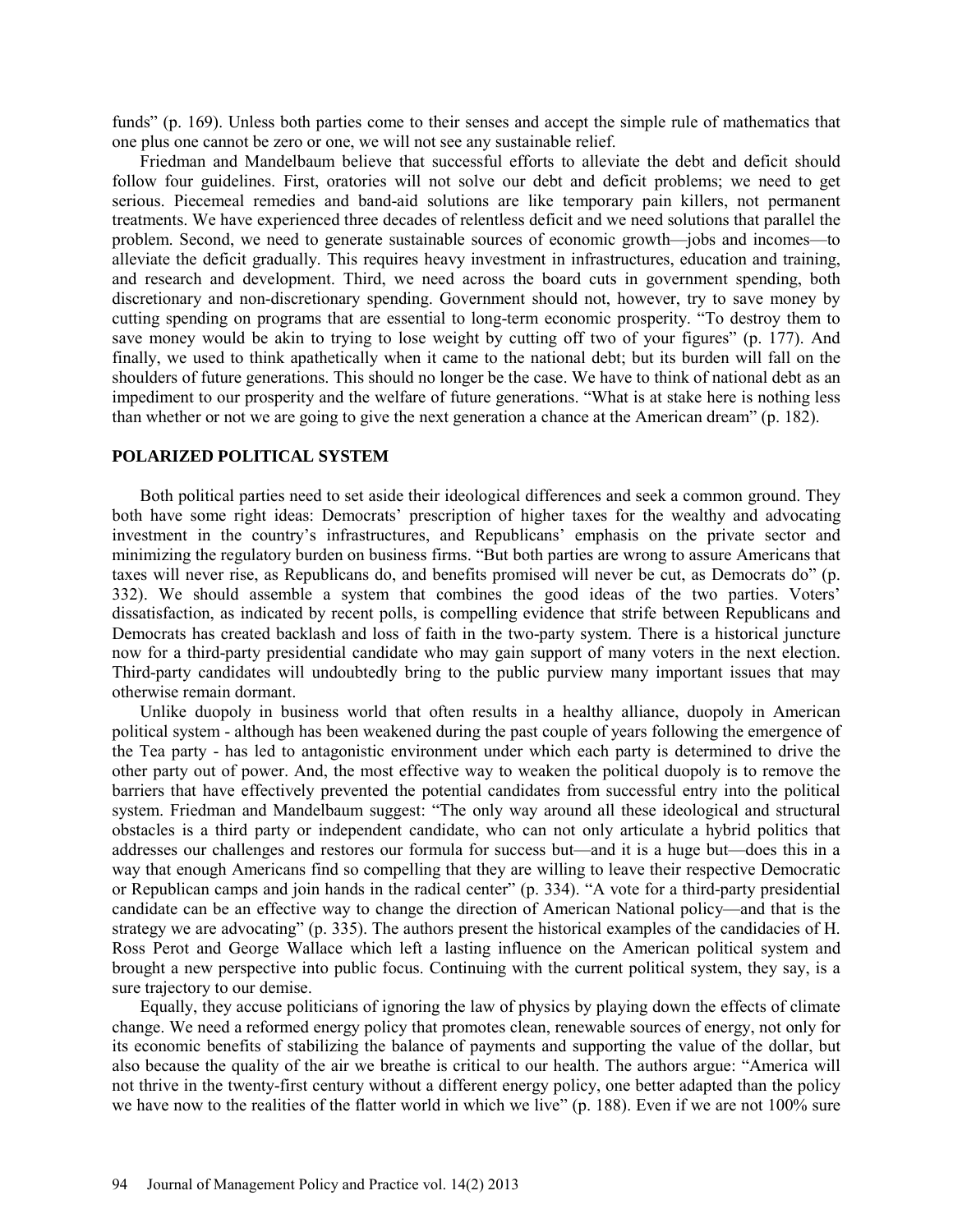about the effects of climate change, it is exactly this uncertainty that should prompt us to act and formulate a sensible energy policy. We should do this for the same reason we purchase car insurance to protect us against the costly consequences of an accident even though we are not certain an accident will ever occur. "Even if global warming did not exist at all, the fact that the planet in on track to move from 6.8 billion people today to 9.2 billion by 2050, and more and more of these people will indeed live in American-size homes, drive American-size cars, and eat American-size Big Macs, will mean that global energy demand for oil, coal, and gas will surge" (p. 196). This should give us a sense of urgency to think about a national energy plan. As well, we need to raise the bar and set high standards for the buildings we build, automobiles we manufacture, and power plants we construct. Without such standards, there is no accountability and improvement, and no well-regimented business conduct.

#### **A DECADE LOST**

Friedman and Mandelbaum believe that the first decades of  $21<sup>st</sup>$  century formed the historical turn in which we got economically surpassed simply because we were oblivious to what was happening in the world. We were immersed in our conceited attitude, and unwilling to give up our arrogance and admit our mistakes. Because the Bush administration "devoted more attention, political capital, and resources than were warranted to the threat of terrorism, serious though it was and is, while pursuing the worthy but not vital goals of nation building in Afghanistan and Iraq, we recklessly pumped up our annual deficit and cumulated national debt to new and dangerous heights, and pumped out more and more greenhouse gases, heedless of potentially serious consequences" (p. 354). The authors compare the reckless policies of the Bush administration during his terms in office to baseball players injecting steroids just to improve their performance superficially. They write that "our government injected steroid into the economy in the form of cheap credit so Wall Street could do more gambling and Main Street could do more home buying and unskilled workers could do more home-building" (p, 217). Less attention was paid to the plight of industries that would create real value; they did not grow or grew scantly. After the effects of financial steroids dissipated and the economic tide subsided, we found out that many of these financial institutions that created a false sense of value for a massive number of investors were, in fact, "swinging naked".

The authors' criticism of Bush's war on terrorism is reiterated also in other chapters. They express their regret that it was costly and "that America and Iraq have had to pay in lives and treasures" (p. 238). Occasionally, the U.S. government has been successful in using a major conflict such as the Cold War as a catalyst to unite the nation behind a worthy cause and improve our formula for success. They argue: "In the Terrible Twos, the George W. Bush era, we used [the war on terrorism] to avoid doing the things we had to do to assure a prosperous future" (p. 240).

Most of us were negligent in understanding the rapidly changing world in which we were living, and many of us still are. Friedman and Mandelbaum compare the first decade of the twenty-first century to the "Terrible Twos" scenario in a child's life, "the development stage beginning sometime after the child turns two, when the child becomes cranky, moody, and willful about almost everything" (p. 218). Although our economy was contaminated by reckless behavior in both the public and private sectors during this decade, politicians looked the other way and assured us that everything was okay. Because of preoccupation with other things, "We failed to upgrade our five-part formula for greatness—education, infrastructures, immigration, research and development, and appropriate regulation—just at the time when changes in the world, especially expansion of globalization and the IT revolution, made adapting that formula to new circumstances as important as it had ever been" (p. 218). In other words, we missed the golden opportunity provided, especially by the termination of Cold War, and let others economically surpass us at that critical junction. When the bubble burst, the covers were blown off, the culprits were unmasked, and government bailed out many of the perpetrators at the expense of taxpayers. We were in it together when things went sour. However, afterward, when the bailed-out companies made exorbitant profits, reaped the rewards, and showered their top executives with exorbitant compensations and undue bonuses, we were no longer in it together. The American public only shared the loss and not the fruit of prosperity. That is insane. Now, most of the imaginary wealth created from injecting financial steroids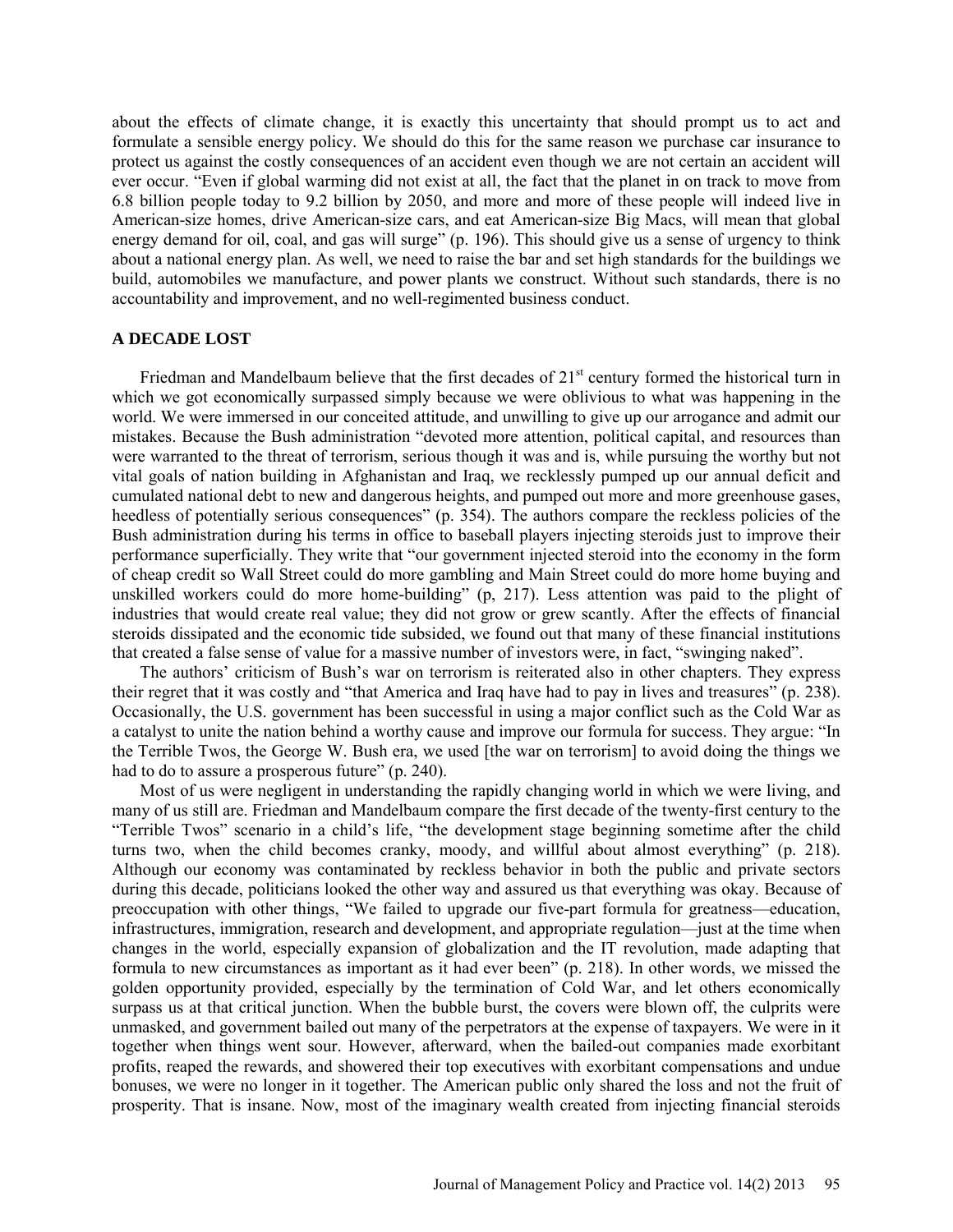into the system during the "Terrible Twos" has disappeared, but the dreadful consequences are still haunting the taxpayers. According to the authors, we have sacrificed our long-term viability for shortterm gratification, and the cost of getting back to where we were before will be high and mounting unless we act promptly.

### **UNDERPERFORMING EDUCATION SYSTEM**

The authors present a gloomy report card for the U.S. education system. Our best brains are mostly from other countries. The statistics concerning the contribution of immigrants to the technological progress of this country is indeed enlightening. "Although they [immigrants] represent just 12% of the U.S. population, they have started 52% of Silicon Valley's tech companies, and contributed to more than 25% of the U. S. global patents" (p. 227). We need, therefore, a more accommodating immigration policy, one that removes the unreasonable restrictions on entry visas, especially for talented students and for work permits. Whether they are a trained physician or a landscape worker, immigrants strive to work hard and be the finest because they know that they can thrive only through hard work and perseverance. According to the statistics the authors present, the investment in human capital and on R&D have been declining in the United States while surging in other countries. They believe education is the most critical component of their five-part formulas. We have no option but to reform our education system by placing a greater emphasis on math and science, and incorporating critical thinking and collaborative learning into our curricula. The need to adjust our immigration policy to fit the nation's needs is just as critical. While political rhetoric and slogans may rouse people, what we really need is less talk and more effective political action.

# **THE SKEWED INCOME DISTRIBUTION**

The American economy has been bedridden by the intensity of income inequality, a problem that has become more aggravated over the last three decades. The gap between the rich and the poor has been widening to the point that it is now creating a public backlash and anguish that may precipitate more severe reactions. As noted in this book, according to Joseph Stiglitz, a Nobel Prize winning economist, "the top one percent of Americans now takes in roughly one fourth of America's total income every year. In terms of wealth rather than income, says Stiglitz, the top one percent now controls 40% of the total" (p. 237). One of the disturbing consequences of income inequality is social and economic polarization. The rich are now isolated and do not want to live next to the rest of us. In the meantime, "The more divided society becomes in economic terms, the more likely it is that the wealthy will opt out of paying for public goods and common needs" (p. 237). Sooner or later, the pent-up frustration of individuals will elevate into public anger and possibly confrontational riots as evidenced by the Occupy Wall Street movement.

With respect to regulation, Friedman and Mandelbaum admit that the proper balance between excessive regulation and too little regulation is a complicated task. However, like economists, they share the idea that the healthy growth of an economy depends on the strength of the collective economic power of the middle class, and that needs to be protected by government regulation. The problem is not that we should get rid of our regulatory system, or need to have a different kind of government; the problem is that we need a more sophisticated state-of-the-art government regulation, the kind that is tailored to the needs of the twenty-first century and business environment. We have a good political system; however, any good system may malfunction occasionally. The current system is wrecked and needs rehabilitation now. It is like a stalled car in need of a jump start.

#### **THE HAPPY ENDING**

Although Friedman and Mandelbaum are frustrated with the current state of affairs in America, they are optimistic about our future outlook. Their obsession with America's past success and their confidence in our ability to revive our success formulae are the main reasons behind their enthusiastic optimism. We